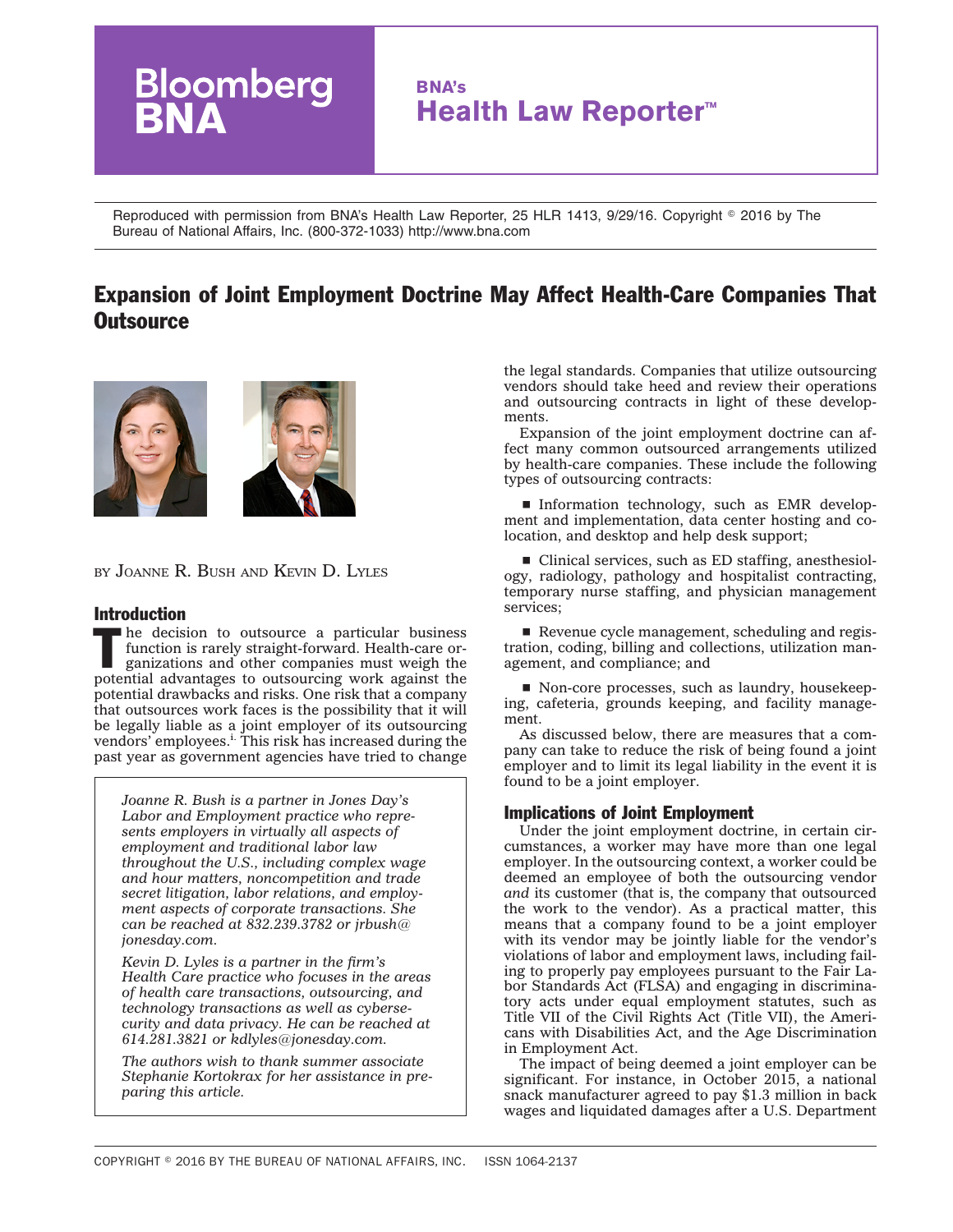of Labor (DOL) investigation found the manufacturer was a joint employer of 465 temporary workers who were provided by a staffing firm that failed to pay the workers the statutory minimum wage and overtime. Similarly, after a DOL investigation determined that a plastic products manufacturer and a staffing company jointly employed 566 workers who had not been properly paid overtime, the companies entered into a consent judgment in May 2016 in which they, jointly and severally, [agreed](https://www.dol.gov/newsroom/releases/whd/whd20160712) to pay \$1.4 million in back wages and liquidated damages. Notably, a [DOL Regional Adminis](https://www.dol.gov/newsroom/releases/whd/whd20160712)[trator said](https://www.dol.gov/newsroom/releases/whd/whd20160712) that case should ''send a strong message'' to employers.

Joint employers may also be subject to obligations as employers under the National Labor Relations Act (NLRA), including a duty to bargain, provide information to union representatives, and allow union activity on their property. In July 2016, the National Labor Relations Board (NLRB) further heightened the implications of being deemed a joint employer by holding that a company's solely employed workers and workers it jointly employs with a staffing agency may combine to create a single collective bargaining unit without obtaining the consent of either employer. *Miller & Anderson, Inc.*, [364 NLRB No. 39, at \\*20](https://www.bloomberglaw.com/document/X9N2VF9C?jcsearch=364%20NLRB%20No.%2039%5cjcite) (July 11, 2016). Before this decision, employees who wished to create a multi-employer collective bargaining unit had to obtain the consent of both employers. *See Oakwood Care Center*, [343 NLRB 659](https://www.bloomberglaw.com/document/X194C7QNB5G0?jcsearch=343%20NLRB%20659%20%5cjcite) (2004). This change opens the door for ''inherent confusion and instability'' as the resulting multi-employer units may encompass employers and employees with diverging interests.<sup>ii.</sup>

Companies can mitigate these risks by understanding the applicable legal standards and taking affirmative steps to avoid being deemed a joint employer under those standards.

#### The Different Tests for Joint Employment

Though the joint employment doctrine is a longstanding one, courts and agencies use a variety of legal tests to define its reach. To determine whether a company is a joint employer under statutes that do not define the term "employee," such as ERISA and Title VII, the U.S. Supreme Court has adopted a case-specific, multi-factor common-law ''control test'' test (also known as the ''*Darden* test''). *Nationwide Mut. Ins. Co. v. Darden*, [503 U.S. 318, 323-24](https://www.bloomberglaw.com/document/X5CC50?jcsearch=503%20U.S.%20318%5cjcite) (1992).

The control test weighs several factors to determine whether an employment relationship exists, such as the source of the tools and equipment the worker uses, whether the worker hires and pays his or her own assistants, the extent of the worker's discretion over when and how long to work, and the service recipient's right to control the means and manner by which the final result or product is achieved.<sup>iii.</sup> No one factor is necessarily decisive, and not all or even a majority of the factors need to be met; rather, the determination is based on all of the circumstances surrounding the relationship between the company and the worker. *See* [EEOC Compli](https://www.eeoc.gov/policy/docs/threshold.html)[ance Manual, Section 2, Threshold Issues, Part 2-III\(A\),](https://www.eeoc.gov/policy/docs/threshold.html) [Covered Parties\)](https://www.eeoc.gov/policy/docs/threshold.html).

Under other statutes, such as the FLSA, some courts utilize a broader ''economic realities'' test, which considers whether a worker is ''economically dependent on the business to which he or she renders service.'' *See, e.g.*, *Zheng v. Liberty Apparel Co. Inc.*, [55 F.3d 61, 71-76](https://www.bloomberglaw.com/document/X6B7QA?jcsearch=355%20F.3d%2061%5cjcite) (2d Cir. 2003); *Daughtrey v. Honeywell, Inc.*, [3 F.3d](https://www.bloomberglaw.com/document/X3MS7K?jcsearch=3%20F.3d%201488%5cjcite)

[1488, 1495](https://www.bloomberglaw.com/document/X3MS7K?jcsearch=3%20F.3d%201488%5cjcite) (11th Cir. 1993). Still other courts have fashioned hybrid tests, combining the control and economic realities tests. *See, e.g.*, *Alexander v. Avera St. Luke's Hosp.*, [768 F.3d 756, 763-64](https://www.bloomberglaw.com/document/X1MD67U003?jcsearch=768%20F.3d%20756%5cjcite) (8th Cir. 2014) (holding that, as a matter of first impression, a hybrid test, combining the common-law and economic realities tests, was appropriate in construing term ''employee'' under FMLA); *accord In re Enter. Rent-A-Car Wage & Hour Emp't Practices Litig.*, [683 F.3d 462, 468-69](https://www.bloomberglaw.com/document/X1BTOQ0N?jcsearch=683%2520F.3d%2520462%5cjcite) (3d Cir. 2012) (applying the control test in FLSA case as the "starting point" in determining "the total employment situation and economic realities of the work relationship''). The Second Circuit, assessing joint employer status under the FLSA, has advised that such determinations should be limited to ''ensure[] that the statute is not interpreted to subsume typical outsourcing relationships.'' *See Zheng*, [355 F.3d at 76.](https://www.bloomberglaw.com/document/X6B7QA?jcsearch=355%2520F.3d%2520at%252076%5cjcite)

In January 2016, the DOL issued an [Administrator's](https://www.dol.gov/whd/flsa/Joint_Employment_AI.htm) [Interpretation](https://www.dol.gov/whd/flsa/Joint_Employment_AI.htm) that showcased its joint employment enforcement efforts and emphasized its view that the scope of employment relationships subject to the protections of the FLSA and the Migrant and Seasonal Agricultural Worker Protection Act (MSPA) is broad. In the DOL's view, the test for joint employment under the FLSA and the MSPA, which share an identical definition of the term ''employ,'' is notably broader than under the common law control test that is used under other statutes. Noting that the variety and number of business models have made joint employment more  $common$ ,<sup>iv.</sup> the DOL explains that the Administrative Interpretation is guidance for employers regarding joint employment under the FLSA and the MSPA.

The [guidance's](https://www.dol.gov/whd/flsa/Joint_Employment_AI.htm) discussion of ''vertical'' employment relationships is relevant to companies that outsource work.<sup>v.</sup> According to the DOL, vertical employment relationships may exist where an employee performs work for an intermediary employer, such as a staffing agency or subcontractor, but is also ''economically dependent on another employer'' that benefits from the work. An example of a vertical employment relationship is a construction worker who is employed by a subcontractor but is economically dependent on a general contractor.

Although the DOL has [stated](https://blog.dol.gov/2016/01/20/are-you-a-joint-employer/) that its new guidance reflects existing policy, it advocates for a broader application of joint employment in the vertical employment context in at least two ways. *One*, the guidance takes the position that an "economic realities" test must apply under the vertical employment analysis and that this test cannot focus only on control, $\mathbf{v}$  rejecting two federal appellate decisions (*Baystate Alt. Staffing, Inc. v. Herman*, [163 F.3d 668](https://www.bloomberglaw.com/document/X40TMJ?jcsearch=163%2520F.3d%2520668%2520%5cjcite) (1st Cir. 1998), and *In re Enter. Rent-A-Car*, [683 F.3d 462\)](https://www.bloomberglaw.com/document/X1BTOQ0N?jcsearch=683%2520F.3d%2520462%5cjcite) that considered only the factors that focused on the potential joint employer's control. The ''core question,'' the DOL advises, is ''whether the employee is economically dependent on the potential joint employer who, via an arrangement with the intermediary employer, is benefitting from the work.''

*Two*, the guidance advises that the specific ''economic realities'' test in the [MSPA regulations](https://www.bloomberglaw.com/document/XMP3FU003?jcsearch=29%2520C.F.R.%2520500.20%2528h%2529%5cjcite) is useful when analyzing potential vertical joint employment relationships under the FLSA. According to the DOL, although the MSPA regulations address joint employment status in the ''context of a farm labor contractor acting as an intermediary employer for a grower,'' the regulations are still useful guidance in FLSA cases because they are ''probative of the core question of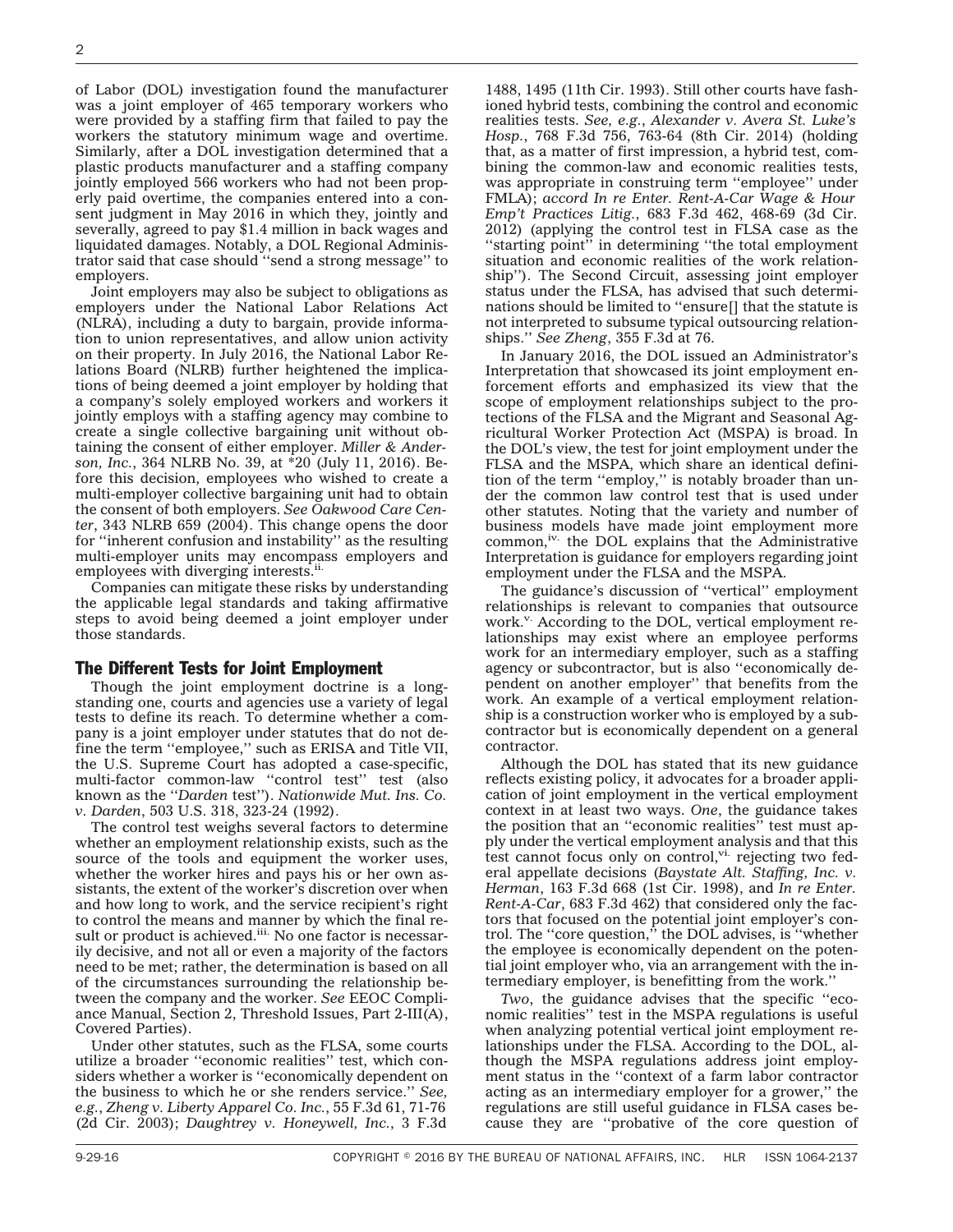whether an employee is economically dependent on the potential joint employer who . . . is benefitting from the work.'' Thus, the DOL seems to be is going beyond merely educating employers and is instead advancing a more expansive view of joint employment.

The NLRB has also recently adopted a new, significantly more expansive joint employer standard for cases under the NLRA. *Browning-Ferris Indus. of Cal., Inc.*, [362 NLRB No. 186 at \\*2](https://www.bloomberglaw.com/document/X4S0L7PC?jcsearch=362%2520NLRB%2520No.%2520186%2520%5cjcite) (Aug. 27, 2015). For more than 30 years, the NLRB required that a joint employer not only possess ''sufficient control over employees' essential terms and conditions of employment to permit meaningful collective bargaining,'' but also *directly exercise that control*. *See TLI, Inc.*, [271 NLRB 798](https://www.bloomberglaw.com/document/X1P8ABG5GVG0?jcsearch=271%2520NLRB%2520798%5cjcite) (1984); *Laerco Transp.*, [269 NLRB 324](https://www.bloomberglaw.com/document/X1SP13G5GVG0?jcsearch=269%2520NLRB%2520324%2520%5cjcite) (1984). In August 2015, in *[Browning-Ferris](https://www.bloomberglaw.com/document/X4S0L7PC?jcsearch=362%20NLRB%20No.%20186%20%5cjcite)*, the NLRB ''revisit[ed] and revise[d]'' its standard, holding that a company can be a joint employer under the NLRA by *merely possessing* control over another's workers, even if it never actually exercises it.<sup>vii.</sup> Further, a company may be deemed a joint employer under the NLRA if it exercises such control indirectly through an intermediary, rather than directly. In other words, a customer company may be deemed a joint employer with its vendor if it directs the vendor when to discipline its employees, dictates the wages of the vendor's employees, or otherwise governs the vendor's employees' terms and conditions of employment. [Browning-Ferris](https://www.bloomberglaw.com/document/X4S0L7PC?jcsearch=362%20NLRB%20No.%20186%20%5cjcite) demonstrates the NLRB's goal to expand the reach of the National Labor Relations Act and the joint employer doctrine generally.

# Practical Steps to Avoid Joint Employer Status

Before entering into an outsourcing arrangement, companies should consider carefully what steps they can take, both contractually and operationally, to mitigate against the risk of being deemed a joint employer. While contractual terms are important in delineating the boundaries of employment relationships by and among parties, the labels parties attach to workers and work relationships will not control in the event of litigation. *See, e.g.*, *Scantland v. Jeffry Knight, Inc.*, [721 F.3d](https://www.bloomberglaw.com/document/X1OM10GN?jcsearch=721%2520F.3d%25201308%5cjcite) [1308, 1311](https://www.bloomberglaw.com/document/X1OM10GN?jcsearch=721%2520F.3d%25201308%5cjcite) (11th Cir. 2013) (labels and contract terms do not govern employment status under FLSA); *Ellington v. City of E. Cleveland*, [689 F.3d 549, 554-55](https://www.bloomberglaw.com/document/X1I2O0C003?jcsearch=689%2520F.3d%2520549%5cjcite) (6th Cir. 2012) (status ''not fixed'' by labels); *Thibault v. Bellsouth Telecomms., Inc*., [612 F.3d 843, 845-46](https://www.bloomberglaw.com/document/X1DN5RS003?jcsearch=612%2520F.3d%2520843%5cjcite) (5th Cir. 2010) (contractual designation ''not necessarily controlling''). In other words, courts and agencies examine the actual facts associated with work relationships, and not the labels and terms that are ascribed to them in written agreements. Therefore, while companies that wish to avoid joint employment relationships certainly should include relevant provisions in their contracts, they must also continually monitor their operations to ensure such terms are being followed.

Given that joint employer tests vary by statute and jurisdiction and that such tests are highly fact-dependent, a list of recommendations to reduce joint employer liability is necessarily general in nature. Companies should consider the following:

 $\blacksquare$  If possible, have outsourced work performed off site. If work must be performed on site, ensure that the outsourcing vendor supervises its own employees.

- $\blacksquare$  Outsource entire functions or projects, rather than just workers. If possible, the work should be of short duration.
- $\blacksquare$  Avoid becoming involved in a vendor's hiring, firing, training, discipline, or supervision of its workers. In addition, refrain from setting wages for an outsourcing vendor's workers or otherwise becoming involved in compensation and benefits decisions for these workers. Ensure that these responsibilities are clearly articulated in the outsourcing agreement.
- Limit control only to the results of work, not dayto-day activities.
- $\blacksquare$  Require the outsourcing vendor to maintain workers' compensation insurance that covers all workers performing outsourced work.
- $\blacksquare$  Require the outsourcing vendor to use its own equipment, tools, etc.
- **E** Avoid requiring that an outsourcing vendor's workers wear the company uniform, adhere to a schedule set by the company, be assigned to a specific route or location by the company, or use reports or forms that would be required of a company employee.
- $\blacksquare$  To the extent possible, limit interaction between regular employees and workers performing outsourced work.
- $\blacksquare$  Train employees and management how to interact with workers performing outsourced work, stressing that these workers should not be treated as if they were employees (e.g., do not provide these workers with the company's employee handbook, issue them separate access badges or identification, or direct any complaints from these workers back to the company performing outsourced work (although in some cases, the company itself should investigate a complaint, such as if the complaint is about a company employee)).

In keeping with these recommendations, companies should review their contracts with outsourcing vendors to ensure that the agreements clearly define the responsibilities of each party.

# Minimizing Downside Risks

In addition to having carefully crafted contractual obligations backed by strong indemnification provisions, customers of outsourcing vendors should consider other proactive ways to guard against the downside risks of joint employer liability. They should maintain awareness of their vendors' financial health. Vendor insolvency not only can render indemnification protection useless, but also can be a strong incentive for plaintiffs' counsel and government agencies to pursue a joint employment theory. Companies should also understand and proactively monitor their vendors' obligations under and compliance with federal employment laws, especially those statutes, such as the FLSA, that present the potential for high-dollar class action lawsuits.

# Conclusion

Companies should not assume that they have no liability for employment-based claims once work has